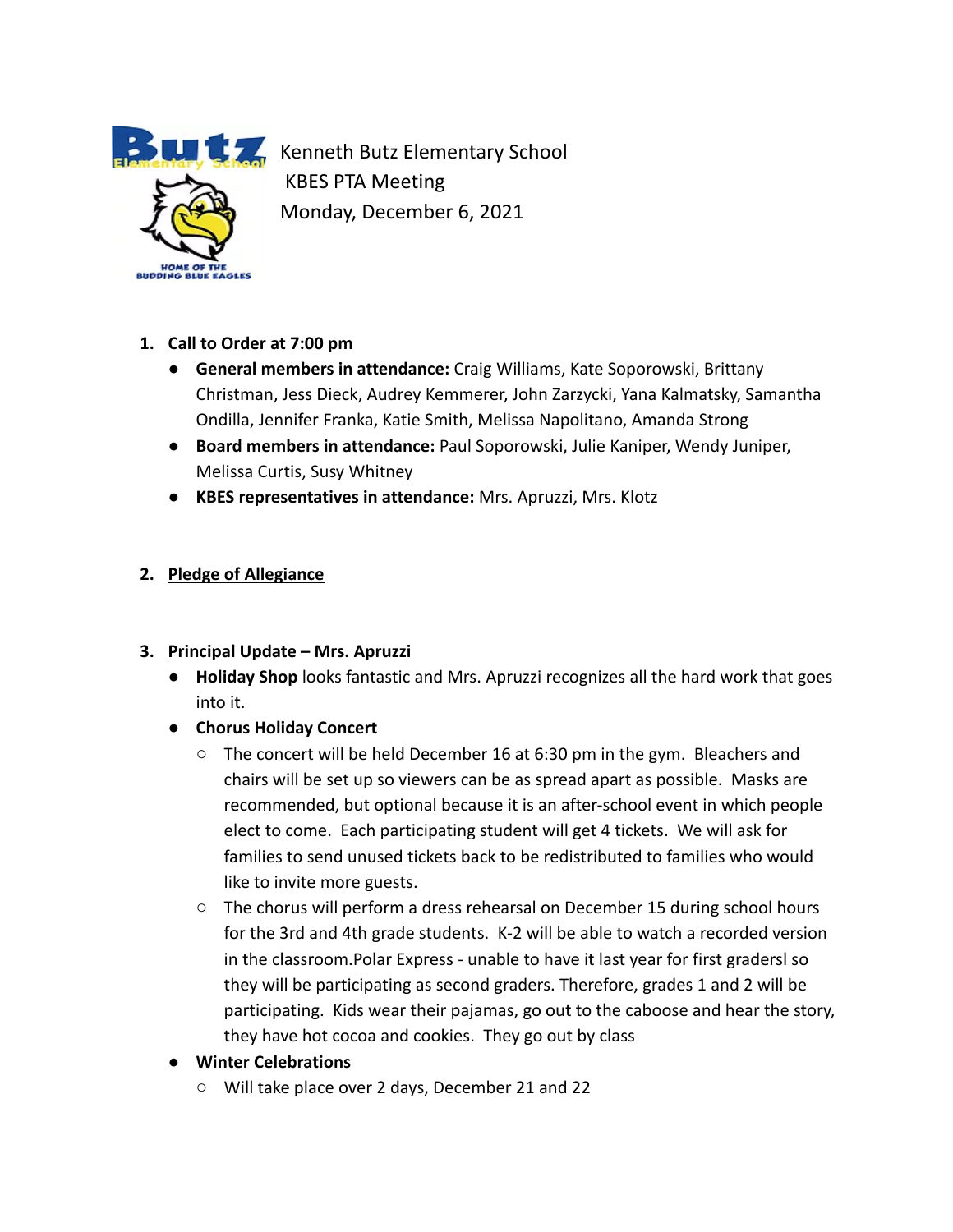- Dr. Shoemaker is unavailable, so Mr. Butz and Mr. Locke will run the 2 trains for the students' train rides.
- $\circ$  Fourth grade will get to experience a longstanding KBES tradition the yule log celebration. A log is spray painted on one end and is hidden somewhere in the environmental center. 4th grade classes go out to find it, and the one that does will tie a rope around it and drag it back to the firepit where a fire will already be blazing. The log is then cut in half and half is burned at the celebration and half is saved to start next year's fire. The classes will all learn about the history of the yule log.
- The high school chorus will be coming to sing carols at the end of school so kids can hear them as they leave for their busses and at parent pickup.
- **Christmas Break:** Early dismissal on 12/23/21; No school 12/24/21 through 1/2/22; School resumes 12/3/22

## **4. Teacher Representative Update – Mrs. Klotz**

● Huge thank you for staff luncheons over conference time. It made their days much easier to not have to plan for lunch.

### **5. Be Safe Director Update – Melissa Curtis reported from Mrs. Rossi**

- Kids are enjoying being back in the Be Safe room.
- They have an inspection to renew their license.
- January is their superbowl salsa sale.

### **6. Secretary Update - Wendy Juniper**

- **Approval of November meeting minutes** and current communications November meeting minutes were unavailable due to computer failure. Craig Williams approved the reason for absence of minutes.
- **● Read Thank You letters**
	- Michele Danyi and Tracy Walker thanked membership for the staff luncheons
	- LouAnn Fehr thanked membership for volunteering at the Scholastic Book Fair.

### **7. Treasurer Update - Julie Kaniper**

- Deposit and Audit review
	- The official write up was in November and there were 3 issues to work on this year. Minor changes were all discussed by the board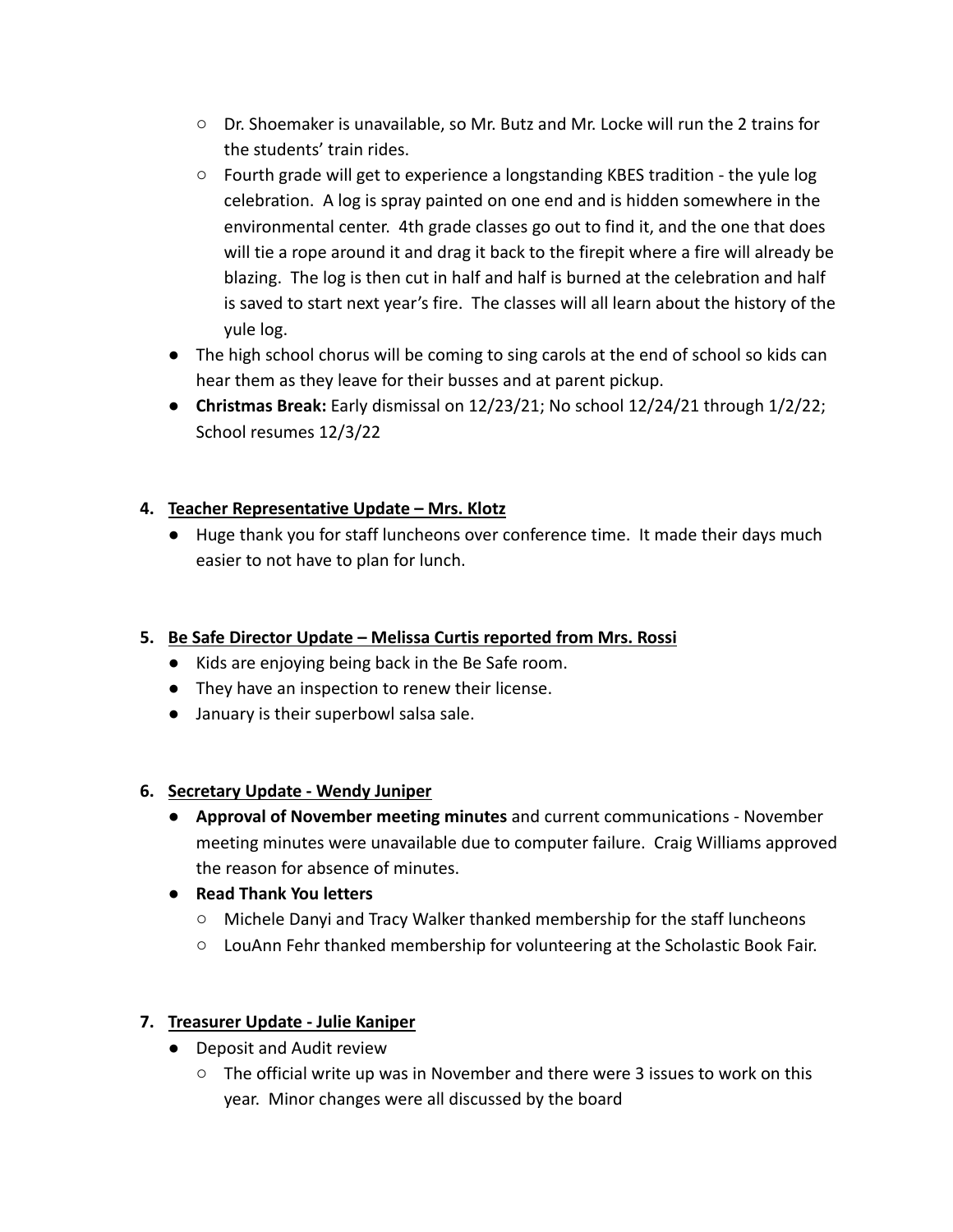- $\circ$  An extension was filed on our 99 filing (a regulatory document that must be filed 3 months after the close of our budget in July) because Michelle had to leave the country. Michelle and Julie are meeting Wednesday to go over it.
- Recent expense reviews
	- \$4430 profit for coin wars, 4th grade won
	- Holiday shop: The deposit for day one was \$2156, which accounts for 7 classes.
- PTA received a check for \$260.90 from Nick Apruzzi in thanks for the use of his printing company for our spiritwear and pride shirts.

# **8. Vice President of Volunteers Update - Susy Whitney**

- **● Upcoming volunteer needs:**
	- Polar express on December 17: First grade will be in the morning from 9-10 am, Second grade will be in the afternoon from 1-2pm
	- Winter Celebration volunteer opportunities will be December 21 and 22
	- If you volunteered for Book Character parade in October, please hold off on volunteering for Polar Express or the Winter Celebrations to give other parents an opportunity to come into the classroom
- **Thank you to all the volunteers** who came in for the Book Fair and the holiday shop.

## **9. General Vice President Update - Paul Soporowski speaking for Renee Solderitch**

- **Assemblies** Now that our school population is over 500, costs go up significantly for assemblies. We are working with the staff to ensure that we get the best use of our funds be it in person or virtual assemblies
- **● Field Trips**
	- $\circ$  PTA will support a trip to the Franklin Institute for the 4th grade. We are getting quotes for transportation right now, looking at school or charter busses.
	- Third grade will go to Quiet Valley, which is their traditional field trip.
	- $\circ$  The VP is looking into other assemblies or trips that can be shared among the classes. Traveling Trunks from the Moravian Historical Society is currently under consideration.

## **10. President Update - Paul Soporowski**

- **Volunteer recognition** We had excellent turnout for Holiday Shop, Giving Tree, Book Fair and Coin Wars. Thank you for coming together to make these efforts such a success.
- **● Current/Ongoing fundraisers Melissa Curtis, Fundraising Chair**